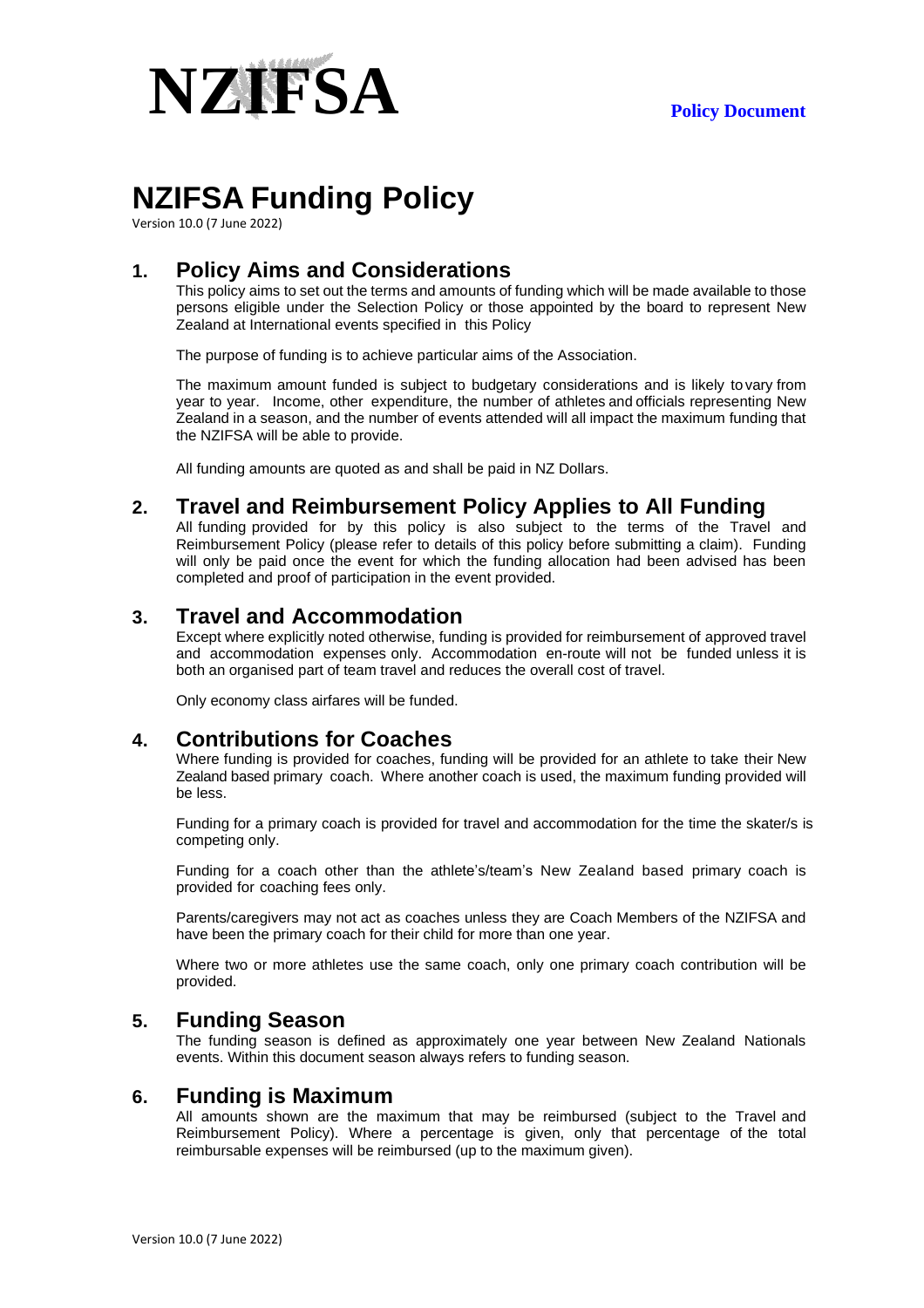## **7. Qualifying Bonuses**

| <b>Events</b>                                                                 | <b>Discipline</b>     | Criteria                           | <b>Max Qualifying</b><br><b>Bonus</b> |
|-------------------------------------------------------------------------------|-----------------------|------------------------------------|---------------------------------------|
| Worlds / Junior Worlds                                                        | Singles, Pairs, Dance | Skater participates                | \$825 per skater                      |
|                                                                               |                       | Skater reaches free<br>skate round | Additional \$825 per<br>skater        |
| <b>ISU Synchronized World</b><br>Championship or Junior<br>World Championship | Synchronized Skating  | In the top 2/3 of the field        | \$4,000 per team                      |
| Junior GP's/ Senior<br><b>Challenger Series</b>                               | Singles, Pairs, Dance | In the top 2/3 of the field        | \$550 per skater                      |
| <b>Four Continents</b>                                                        | Singles, Pairs, Dance | Skater participates                | \$550 per skater                      |
|                                                                               |                       | Skater reaches free<br>skate round | Additional \$550 per<br>skater        |

#### **8. Singles, Pairs and Ice Dance Competitors**

All required documentation must be completed in full and submitted to the appointed NZIFSA Official by the date set by the NZIFSA. Failure to comply will result in your entry not being submitted to the organizing committee and no funding will be made available.

| Athletes are encouraged to attend two International Competitions on the same trip. |  |  |
|------------------------------------------------------------------------------------|--|--|
|                                                                                    |  |  |

| <b>Events</b>                     | Max. Funding per                 | Max. Funding per           | Max. Events              |
|-----------------------------------|----------------------------------|----------------------------|--------------------------|
|                                   | <b>Athlete per Event</b>         | <b>Coach per Event</b>     | <b>Funded per Season</b> |
| Worlds / Junior Worlds            | \$1,375                          | NZ based Primary:          | 1                        |
|                                   |                                  | \$1,100                    |                          |
|                                   |                                  | Other: \$440               |                          |
| <b>Four Continents</b>            | \$1,100                          | NZ based Primary: \$825    | 1                        |
|                                   |                                  | Other: \$385               |                          |
| <b>International Competitions</b> | 1 <sup>st</sup> event: 75% up to | NZ based Primary: \$825    | Senior/Junior $-2$       |
| including Junior Grand Prix       | \$1,100                          | Other: \$385               | Novice $-1$ event        |
| (ISU Listed)                      |                                  |                            | only                     |
|                                   | $2nd$ event: 75% up to           | NZ based Primary/Other:    |                          |
| (Only International A Team        | \$550*                           | \$385                      |                          |
| Representatives are               |                                  |                            |                          |
| funded)                           | $2nd$ event: (separate trip)     | NZ based Primary: \$825    | International A          |
|                                   | 75% up to \$1,100                | Other: \$385               | Team skaters             |
|                                   |                                  |                            | can do more at           |
|                                   |                                  |                            | own expense              |
| Inter-Club Internationals         | \$275                            | Primary/Other:             | 1                        |
| other than New Zealand            |                                  | \$110                      |                          |
| (not ISU events) for              |                                  |                            |                          |
| Development Squad                 |                                  |                            |                          |
| members                           |                                  |                            |                          |
| ISU Dance, Pair or Singles        | Individually assessed up         | Individually assessed up   | 1                        |
| Seminars                          | to a maximum of                  | to a maximum of            |                          |
|                                   | \$660 per skater from a          | \$440 per coach from a     |                          |
|                                   | maximum pool of \$3,300          | maximum pool of \$1760     |                          |
|                                   | in total for any seminar**       | in total for any seminar** |                          |
|                                   |                                  |                            |                          |

\* Costs and remuneration for the 1st and 2nd events will be combined where a skater attends two events.

\*\* The figure allowed per skater is a maximum. Each skater's share is reduced when the product of the maximum per skater and the number of skaters exceeds the total pool.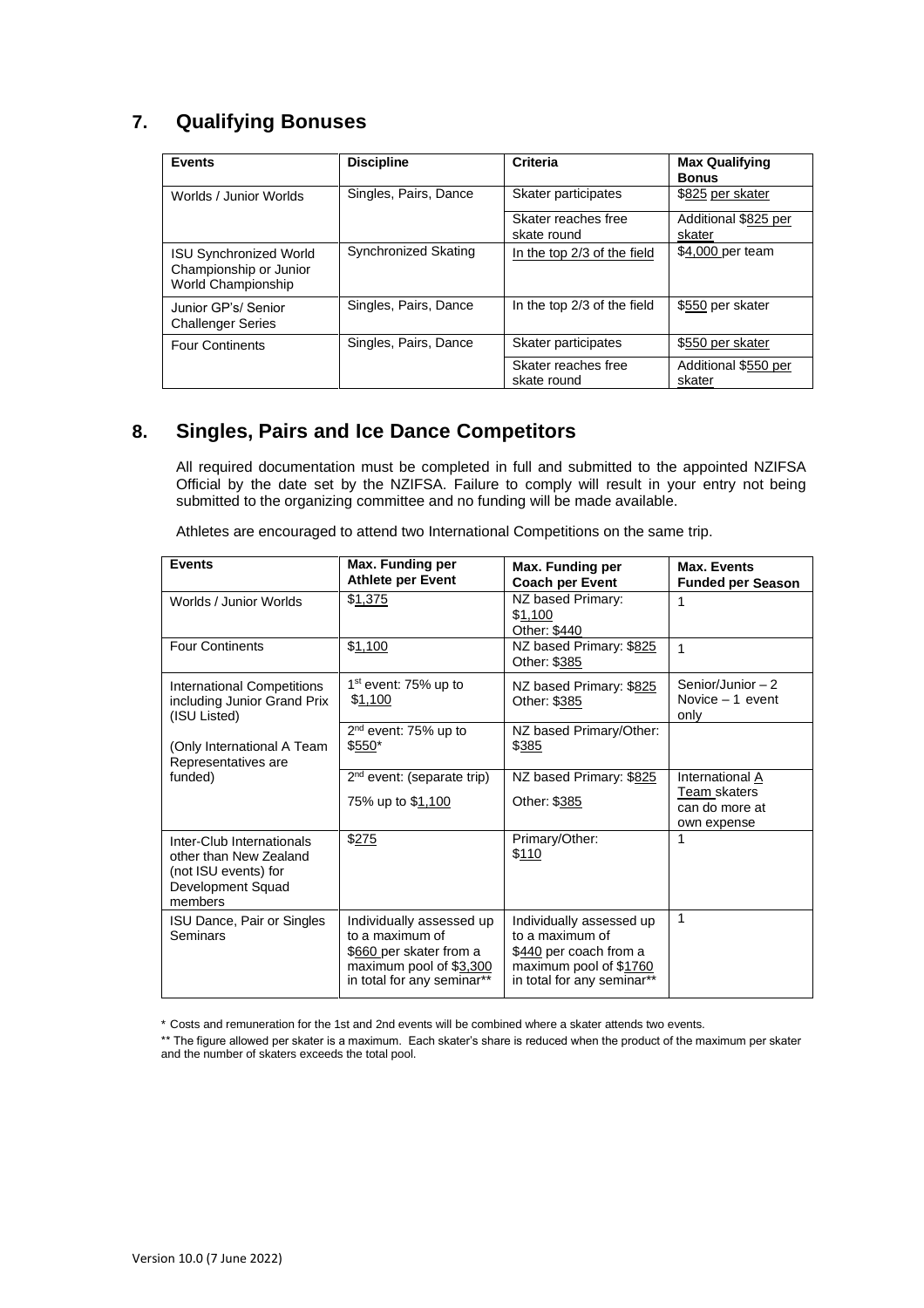## **9. Synchronized Skating Teams**

| <b>Events</b>                                                                                           | Max. Funding per<br>Event                                                                                                      | Max. Funding per<br><b>Coach per Event</b>                                                                                             | <b>Max. Events Funded</b><br>per Season |
|---------------------------------------------------------------------------------------------------------|--------------------------------------------------------------------------------------------------------------------------------|----------------------------------------------------------------------------------------------------------------------------------------|-----------------------------------------|
| Worlds                                                                                                  | \$150 per team member,<br>Maximum \$3,000 per<br>team                                                                          | NZ based Primary:<br>\$1,100<br>Other: \$440                                                                                           | 1                                       |
| International Competitions<br>(ISU listed)<br>(Only International A Team<br>Representatives are funded) | \$100 per team member,<br>Maximum \$2,000 per<br>team                                                                          | NZ based Primary:<br>\$825<br>Other: \$385                                                                                             | 1                                       |
| <b>ISU Synchronized Skating</b><br>Seminar                                                              | Individually assessed up<br>to a maximum of<br>\$660 per skater from a<br>maximum pool of \$3,300<br>in total for any seminar* | \$ Individually<br>assessed up to a<br>maximum of<br>\$440 per coach from<br>a maximum pool of<br>\$1,760 in total for<br>any seminar* | <u> 1</u>                               |

\* The figure allowed per skater is a maximum. Each skater's share is reduced when the product of the maximum per skater and the number of skaters exceeds the total pool.

#### **10. Team Leaders**

- a) A Team Leader will normally be appointed by the Board where there are two or more skaters/pairs/couples attending an international competition. A skater's coach or parent cannot be appointed as a funded Team Leader.
- b) Where only 1 skater/pair/couple is attending an international competition, the coach or a parent/partner may be named as a Team Leader to ensure they have access to the information given to Team Leaders, but will be unfunded.

| <b>Events</b>                                                                                         | Max. Funding per<br><b>Official per Event</b>                                                                                                                     | <b>Max. Events Funded</b><br>per Season |
|-------------------------------------------------------------------------------------------------------|-------------------------------------------------------------------------------------------------------------------------------------------------------------------|-----------------------------------------|
| Singles/Pairs/Dance/<br>Synchronized<br>Team leader at ISU<br>Championships and ISU<br>Internationals | For events in North/South America, Asia<br>and Oceania, \$1,650 plus cost of official<br>accommodation if not provided by ISU<br>for official days of competition | $1^*$                                   |
|                                                                                                       | For events in Europe and South Africa,<br>\$2,750 plus cost of official<br>accommodation if not provided by ISU for<br>official days of competition               |                                         |

\* Normally a person may be selected for a team leader position only once per funding season, however if circumstances require an individual to serve as team leader at more than one competition, funding will be provided in all cases

.